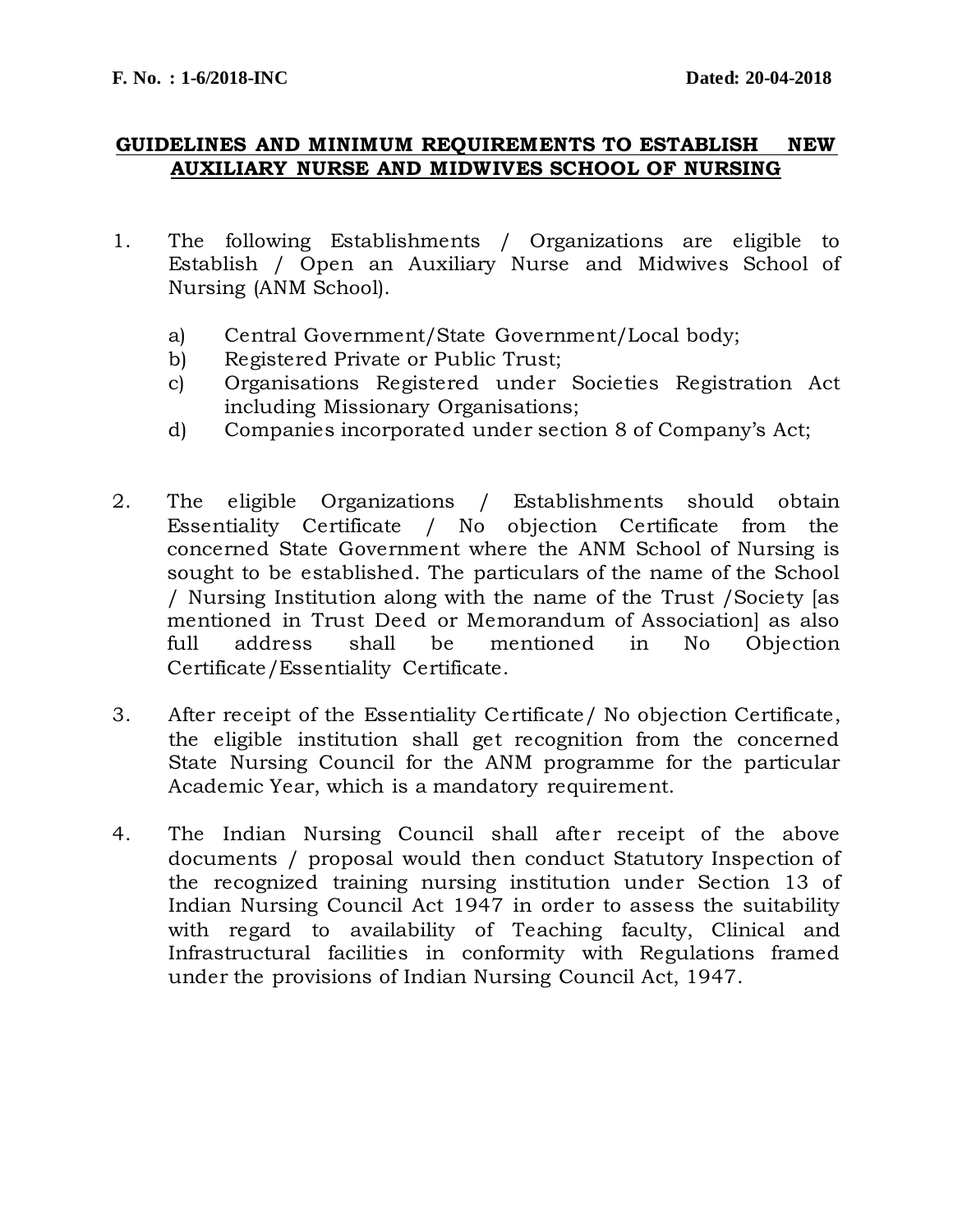# **PHYSICAL FACILITIES**

## **Teaching Block:**

| S. No.       | <b>Teaching Block</b>  | Area (Figures in Sq feet) |
|--------------|------------------------|---------------------------|
| 1.           | <b>Staff Room</b>      | 500                       |
| 2.           | <b>Faculty Room</b>    | 1200                      |
| 3.           | Class Room             | $2\omega(1080) = 2160$    |
| 4.           | Nursing Laboratory     | 1500                      |
| 5.           | Nutrition Laboratory   | 900                       |
| 6.           | Library Cum Study      | 1200                      |
| 7.           | Audio Visual Aids Room | 600                       |
| 8.           | Provisions for Toilets | 500                       |
| 9.           | Multipurpose Hall      | 1500                      |
| <b>Total</b> |                        | 10060 Sqr. Ft.            |

### **Hostel Block:**

| S.    | <b>Hostel Block</b>    | Area (Figures in Sq feet)   |
|-------|------------------------|-----------------------------|
| No.   |                        |                             |
| 1.    | Double Room            | 12000                       |
| 2.    | Sanitary               | One latrine & One Bath room |
|       |                        | $(for 5 students) - 500$    |
| 3.    | Visitor Room           | 250                         |
| 4.    | Reading Room           | 125                         |
| 5.    | Store                  | 250                         |
| 6.    | <b>Recreation Room</b> | 250                         |
| 7.    | Dining Hall            | 1500                        |
| 8.    | Kitchen & Store        | 750                         |
| Total |                        | 15625 Sqr. Ft.              |

**Grand Total : 10060 + 15625 = 25685 Sqr. Ft.**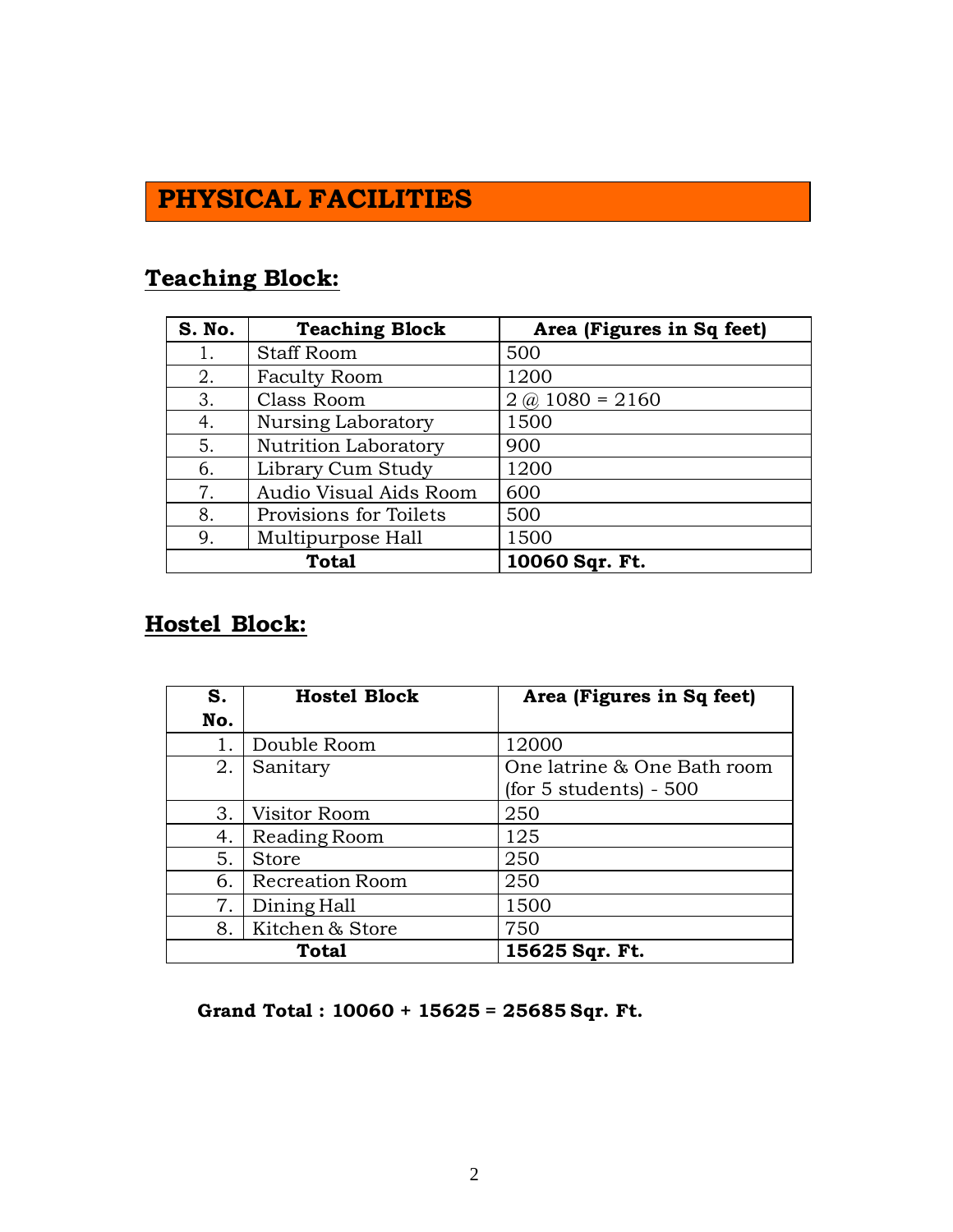**Note: -**

- **\*1. Nursing Educational institution should be in Institutional area only and not in residential area.**
- **\*2. If the institute has non-nursing programme in the same building, Nursing programme should have separate teaching block.**
- **\*3. Shift-wise management with other educational institutions will not be accepted.**
- **\*4. Separate teaching block shall be available if it is in hospital premises.**
- **\*5. School and College of nursing can share laboratories, if they are in same campus under same name and under same trust, that is the institution is one but offering different nursing programmes. However they should have equipments and articles proportionate to the strength of admission. And the class rooms should be available as per the requirement stipulated by Indian Nursing Council of each programme.**

**School building** – There should be separate building/block for the school and hostel. It should have an open space to facilitate outdoor games for the students.

**Office** – There should be individual furnished office rooms for: Principal, Teachers, Clerical Staff. A separate telephone connection for the school is necessary.

**Class-room** – There should be two adequately large classrooms, accommodating required number of students (i.e. for 20-40 students size of the room should be 720 sq. ft.). Rooms should be well ventilated and properly lighted. There should be chairs with arms or desks according to the number required. Suitably placed black/green or white board should be available in the classrooms.

**Nursing laboratory** – There should be a demonstration room with at least two to four beds and adequate number of cupboards with necessary articles for demonstration. Provision should be made for community, midwifery and first aid demonstration and practice.

**Nutrition laboratory** – There should be provision for nutrition practical. Cooking gas, stove and wash basin with tap connections, suitable working tables and sufficient number of necessary utensils for conducting cooking classes should be available.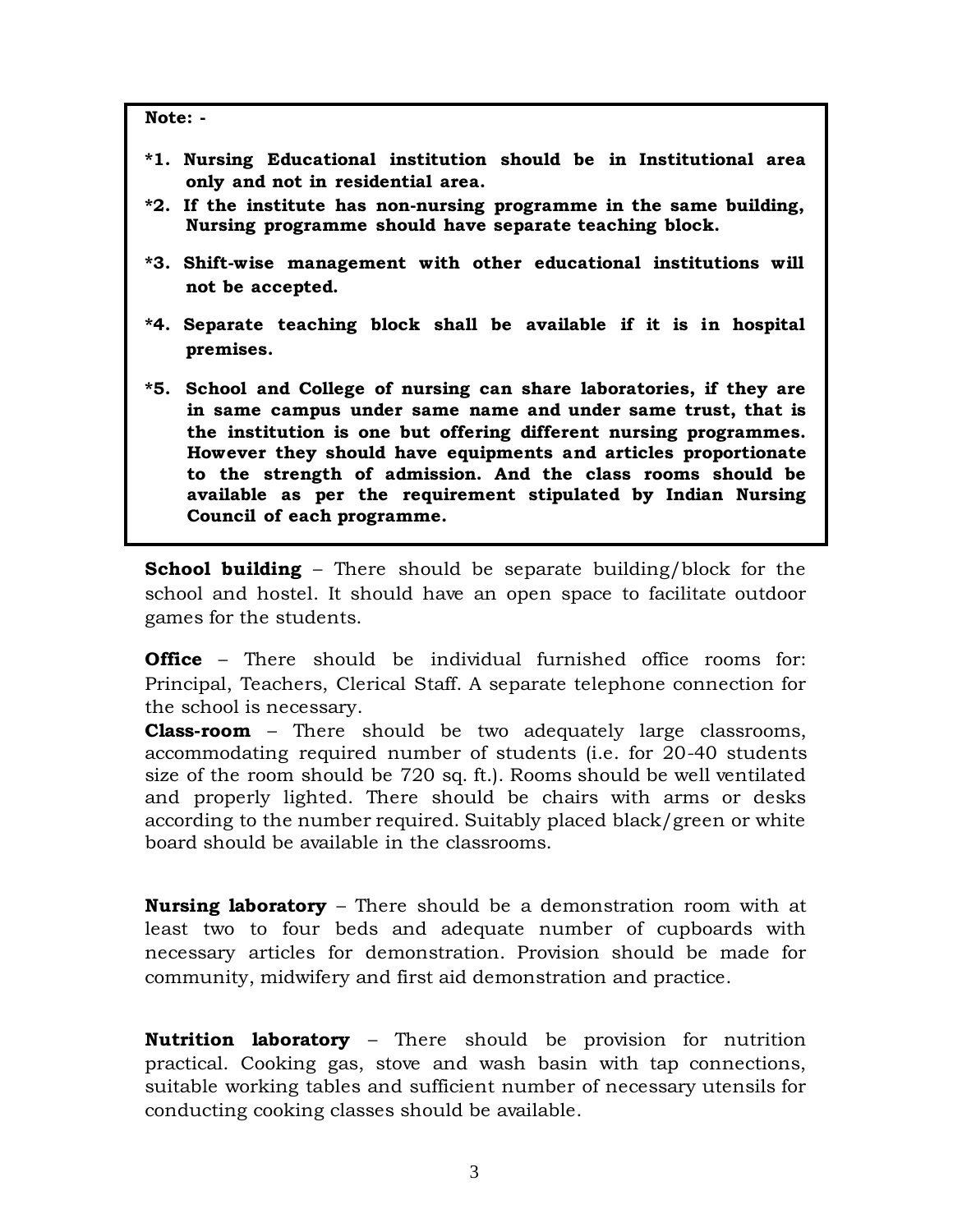**Library cum study** – There should be a room of adequate size in order to accommodate 40 students at a time, with sufficient number of cupboards, library books and adequate number of chairs and tables for the students. Library should have updated edition of textbooks, referral books, few professional journals and general knowledge magazines as well as storybooks etc. in sufficient numbers.

**Audio visual aid** – School must have a TV, DVD player, an overhead projector, LCD projector, laptop for projection computer facility, models, charts, skeleton & manikin/simulators, neonatal resuscitation equipment, home visiting bags, delivery kits etc.

**Toilets** – There should be adequate toilets facility in the school building for the students and teachers at least in the ratio 1:10.

**Garage** – There should be a garage for the mini bus.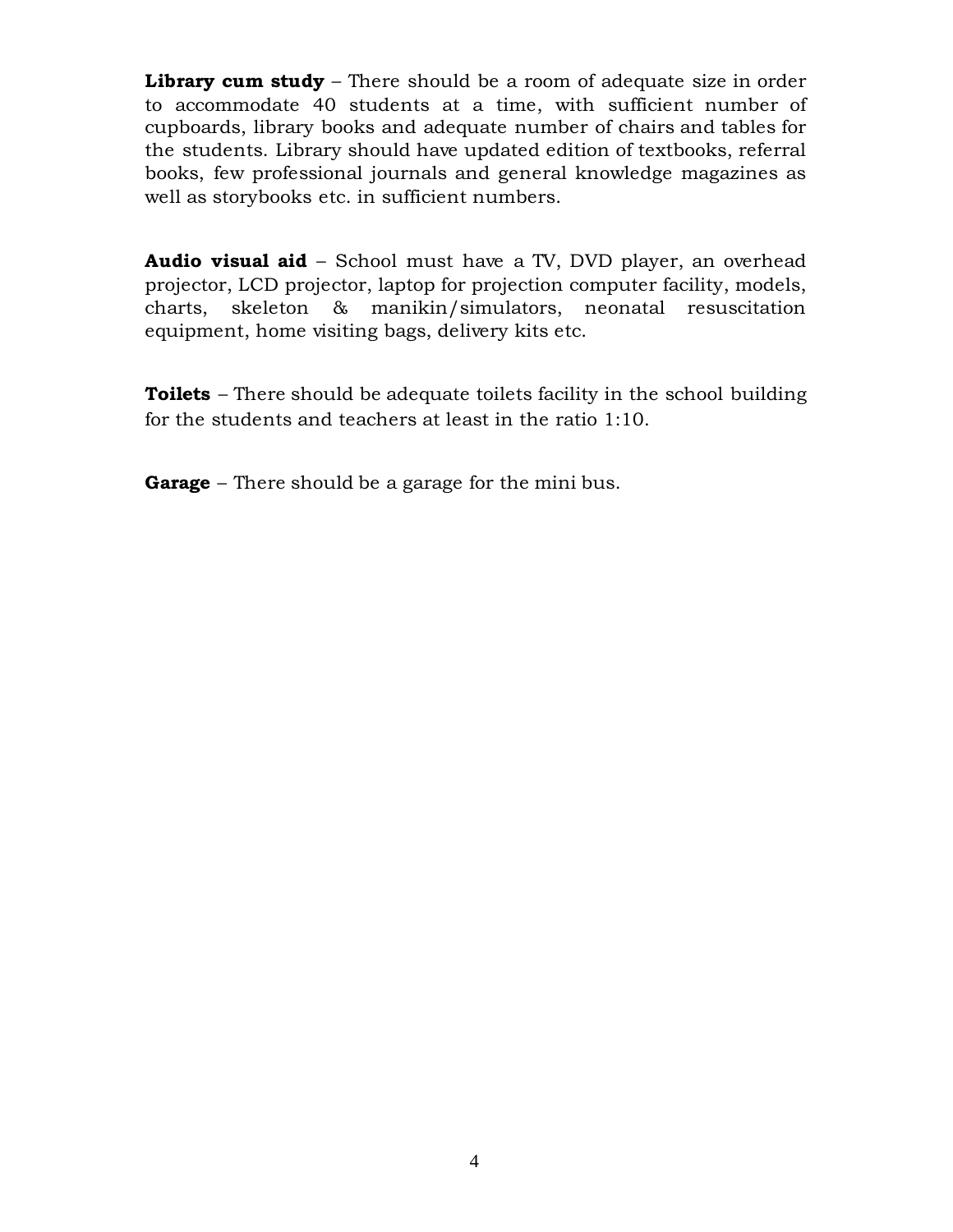# **NURSING TEACHING FACULTY**

Teaching faculty for 20-40 annual admission:

| S.                          | <b>Teaching Faculty</b> | <b>Qualification &amp; Experience</b>                                                                                                        |
|-----------------------------|-------------------------|----------------------------------------------------------------------------------------------------------------------------------------------|
| No.                         |                         |                                                                                                                                              |
| (i)                         | Principal               | M.Sc. Nursing with 3 years of teaching<br>experience or B.Sc. Nursing with 5 years                                                           |
|                             |                         | of teaching experience.                                                                                                                      |
| $\left( \mathrm{ii}\right)$ | Nursing Tutor           | B.Sc. Nursing/Diploma in Nursing<br>Education and Administration/Diploma<br>in Public Health Nursing with 2 years of<br>clinical experience. |

### **Note:**

 Teacher student ratio should be 1:10 on sanctioned strength of students (excluding tutor for interns).